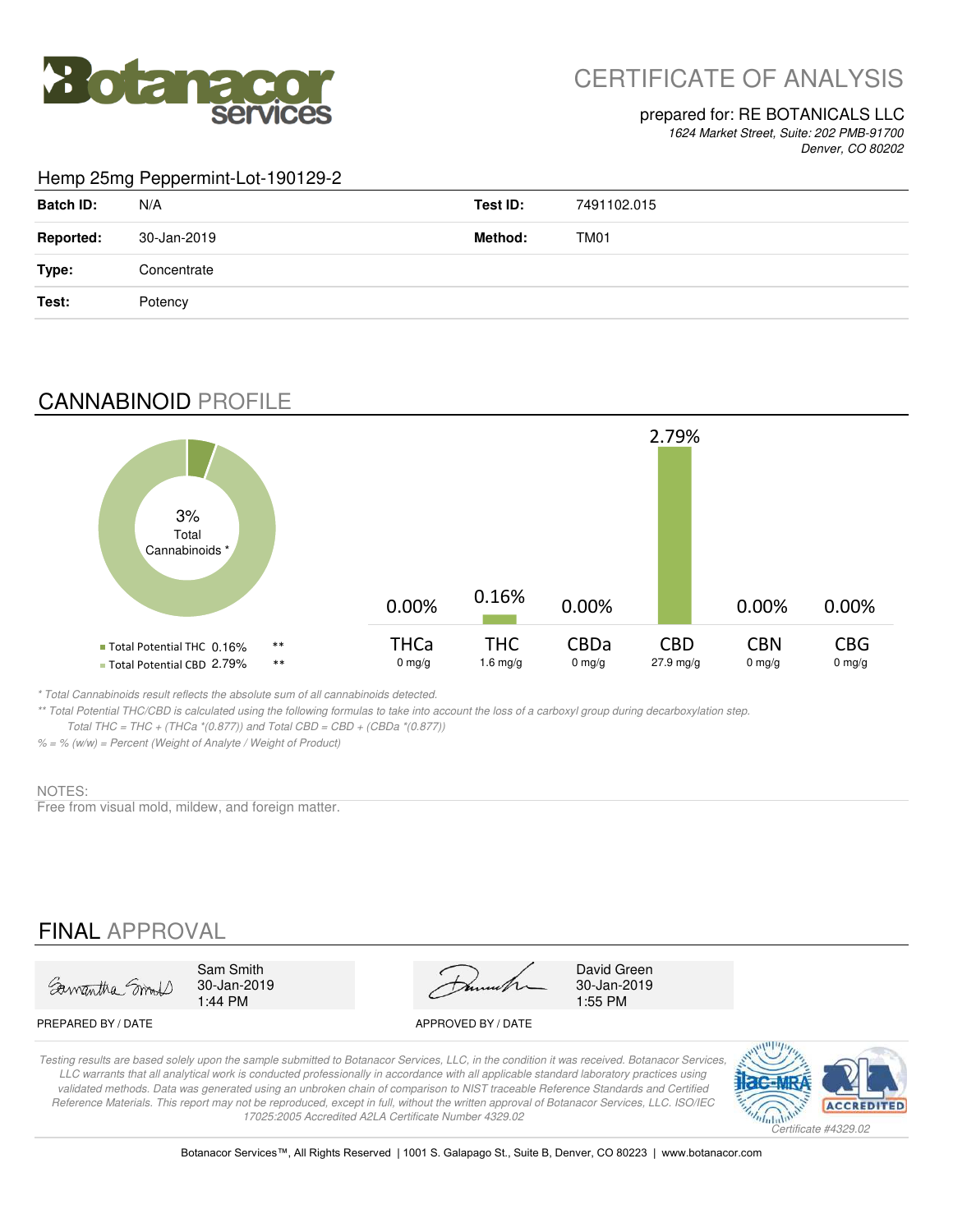

### prepared for: RE BOTANICALS LLC

*1624 Market Street, Suite: 202 PMB-91700 Denver, CO 80202*

#### Hemp25mg Peppermint-Lot-190129-2

| <b>Batch ID:</b> | N/A        |
|------------------|------------|
| <b>Reported:</b> | 3-Feb-2019 |
| Type:            | Solution   |
| Test:            | Micro      |

## MICROBIAL CONTAMINANTS

| <b>Test</b>                  | <b>Result</b> | Unit  |
|------------------------------|---------------|-------|
| <b>Total Aerobic Count</b>   | None Detected | CFU/g |
| <b>Total Coliforms</b>       | None Detected | CFU/g |
| <b>Total Yeast and Molds</b> | None Detected | CFU/g |
| E. coli                      | None Detected | CFU/g |
| <b>Salmonella</b>            | None Detected | CFU/g |

*\* CFU/g = Colony Forming Unit per Gram*

*\*\* Total Yeast and Molds values are recorded in scientific notation, a common microbial practice of expressing numbers that are too large to be conveniently written in decimal form.*

*Examples: 10^2 = 100 CFU 10^5 = 100,000 CFU 10^3 = 1,000 CFU 10^4 = 10,000 CFU*

#### NOTES:

Free from visual mold, mildew, and foreign matter.

## FINAL APPROVAL

2-Feb-2019<br>1:58 PM

1:58 PM  $\sqrt{2}$  4:35 PM Vicente Contreras Mike Branvold

3-Feb-2019<br>4:35 PM

PREPARED BY / DATE APPROVED BY / DATE

*Testing results are based solely upon the sample submitted to Botanacor Services, LLC, in the condition it was received. Botanacor Services, LLC warrants that all analytical*  work is conducted professionally in accordance with all applicable standard laboratory practices using validated methods. Data was generated using an unbroken chain of comparison to NIST traceable Reference Standards and Certified Reference Materials. This report may not be reproduced, except in full, without the written approval of *Botanacor Services, LLC.*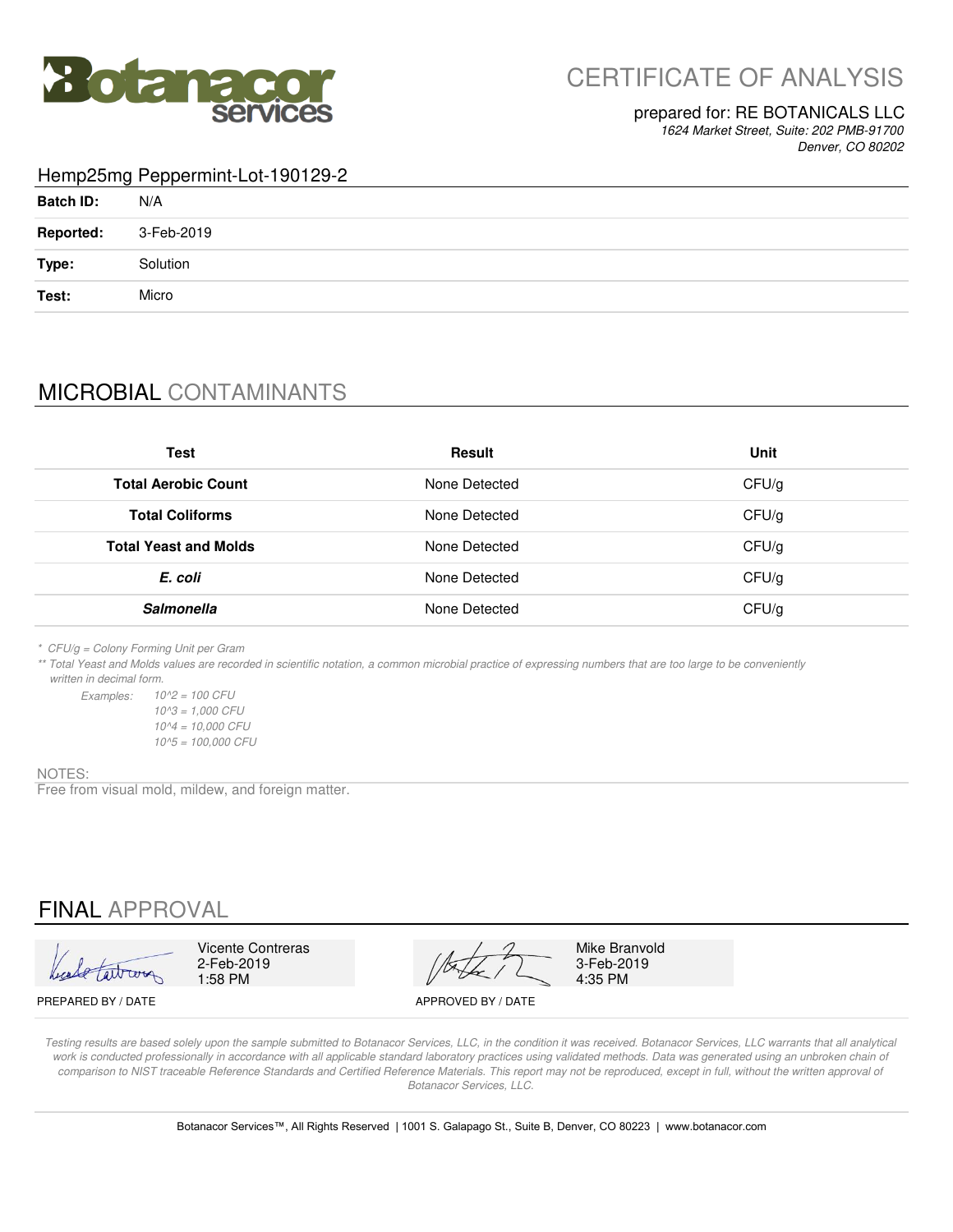

## RE BOTANICALS, INC.

1624 MARKET ST #202, PMB 91700 DENVER, CO 80202

| <b>Sample Name:</b>                | <b>Hemp 25 Peppermint</b>                                | <b>Eurofins Sample:</b>  | 8115170                       |
|------------------------------------|----------------------------------------------------------|--------------------------|-------------------------------|
| <b>Project ID</b>                  | RE BOTANIC-20190204-0002                                 | <b>Receipt Date</b>      | 04-Feb-2019                   |
| <b>PO Number</b>                   | <b>Not Provided</b>                                      | <b>Receipt Condition</b> | Ambient temperature           |
| <b>Lot Number</b>                  | 190129-2                                                 | <b>Login Date</b>        | 04-Feb-2019                   |
| <b>Sample Serving Size</b>         | <b>NA</b>                                                |                          |                               |
|                                    |                                                          |                          |                               |
| <b>Analysis</b>                    |                                                          |                          | <b>Result</b>                 |
|                                    | Multi-Residue Analysis for hemp products - 60+ compounds |                          |                               |
|                                    | Matrix Type - To Determine Limit of Quantification (LOQ) |                          | <b>High-Fat Food Matrices</b> |
| Abamectin                          |                                                          |                          | <0.05 mg/kg                   |
| Aldicarb                           |                                                          |                          | <0.05 mg/kg                   |
| Aldicarb sulfone (Aldoxycarb)      |                                                          |                          | <0.05 mg/kg                   |
| Aldicarb sulfoxide                 |                                                          |                          | <0.05 mg/kg                   |
| Azoxystrobin                       |                                                          |                          | <0.05 mg/kg                   |
| <b>Bifenazate</b>                  |                                                          |                          | <0.05 mg/kg                   |
| <b>Bifenthrin</b>                  |                                                          |                          | <0.05 mg/kg                   |
| Carbaryl                           |                                                          |                          | <0.05 mg/kg                   |
| Carbofuran                         |                                                          |                          | <0.05 mg/kg                   |
| Carbofuran-3-hydroxy-              |                                                          |                          | <0.05 mg/kg                   |
| Chlorantraniliprole                |                                                          |                          | <0.05 mg/kg                   |
| Chlordane, cis-                    |                                                          |                          | <0.05 mg/kg                   |
| Chlordane, trans-                  |                                                          |                          | <0.05 mg/kg                   |
| Chlorfenapyr                       |                                                          |                          | <0.05 mg/kg                   |
| Chlorpyrifos                       |                                                          |                          | <0.05 mg/kg                   |
| Coumaphos                          |                                                          |                          | <0.05 mg/kg                   |
| Cyfluthrin                         |                                                          |                          | <0.05 mg/kg                   |
| Cypermethrin                       |                                                          |                          | <0.05 mg/kg                   |
| Cyproconazole (2 diastereoisomers) |                                                          |                          | <0.05 mg/kg                   |
| Cyprodinil                         |                                                          |                          | <0.05 mg/kg                   |
| Dichlorvos                         |                                                          |                          | <0.05 mg/kg                   |
| Diclobutrazol                      |                                                          |                          | <0.05 mg/kg                   |
| Dipropetryn                        |                                                          |                          | <0.05 mg/kg                   |
| Disulfoton                         |                                                          |                          | <0.05 mg/kg                   |
| Endosulfan I (alpha-isomer)        |                                                          |                          | <0.05 mg/kg                   |
| Endosulfan II (beta-isomer)        |                                                          |                          | <0.05 mg/kg                   |
| Endosulfan sulfate                 |                                                          |                          | <0.05 mg/kg                   |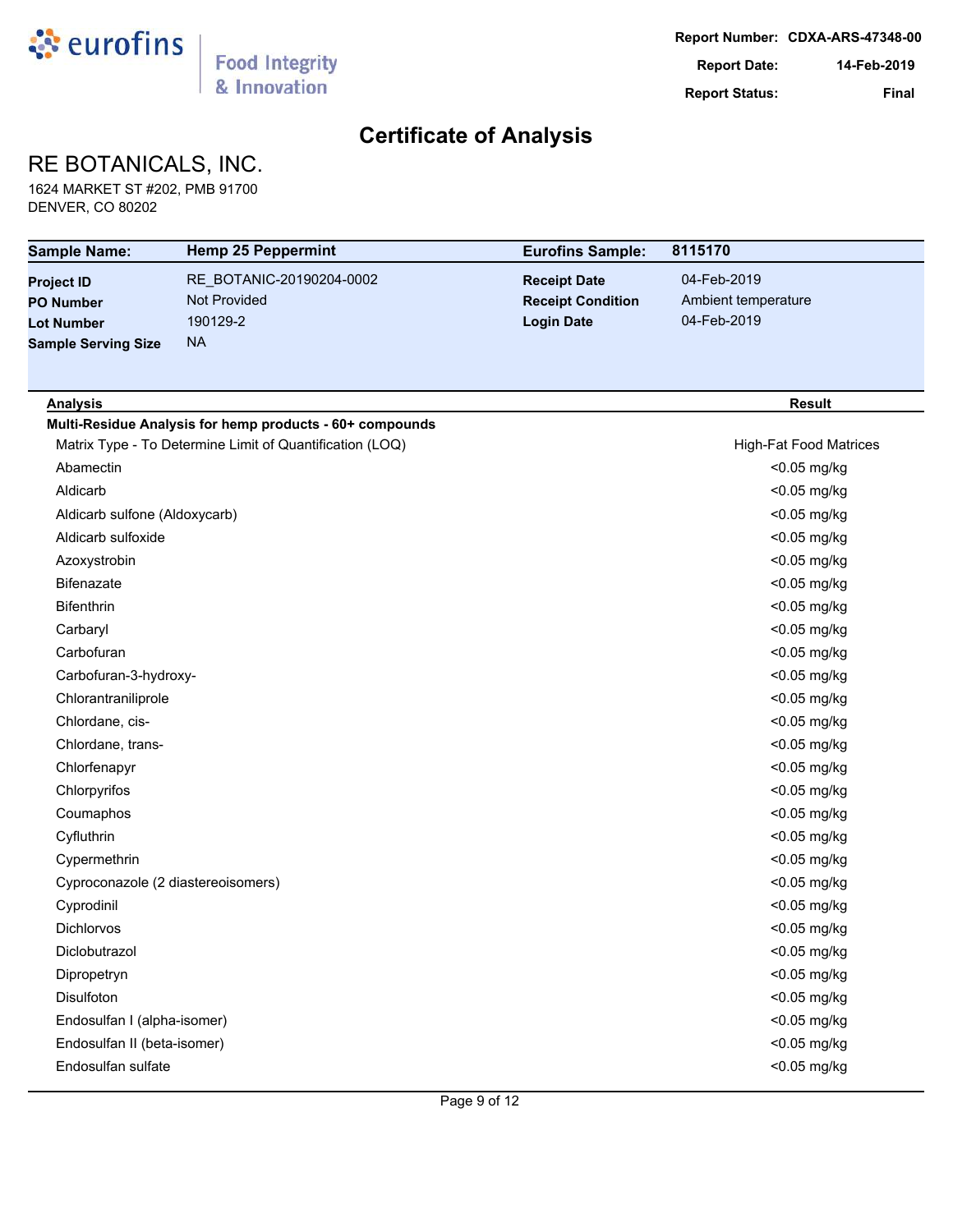

## RE BOTANICALS, INC.

1624 MARKET ST #202, PMB 91700 DENVER, CO 80202

| <b>Sample Name:</b>            | <b>Hemp 25 Peppermint</b>                                | <b>Eurofins Sample:</b>  | 8115170             |
|--------------------------------|----------------------------------------------------------|--------------------------|---------------------|
| <b>Project ID</b>              | RE BOTANIC-20190204-0002                                 | <b>Receipt Date</b>      | 04-Feb-2019         |
| <b>PO Number</b>               | Not Provided                                             | <b>Receipt Condition</b> | Ambient temperature |
| <b>Lot Number</b>              | 190129-2                                                 | <b>Login Date</b>        | 04-Feb-2019         |
| <b>Sample Serving Size</b>     | <b>NA</b>                                                |                          |                     |
|                                |                                                          |                          |                     |
| <b>Analysis</b>                |                                                          |                          | <b>Result</b>       |
|                                | Multi-Residue Analysis for hemp products - 60+ compounds |                          |                     |
| Epoxiconazole                  |                                                          |                          | <0.05 mg/kg         |
| Ethiofencarb                   |                                                          |                          | <0.05 mg/kg         |
| Etofenprox                     |                                                          |                          | <0.05 mg/kg         |
| Etoxazole                      |                                                          |                          | <0.05 mg/kg         |
| Fenoxycarb                     |                                                          |                          | <0.05 mg/kg         |
| Fenpropathrin                  |                                                          |                          | <0.05 mg/kg         |
|                                | Fenvalerate/Esfenvalerate (sum of isomers)               |                          | <0.05 mg/kg         |
| Fipronil                       |                                                          |                          | <0.05 mg/kg         |
| Fipronil desulfinyl            |                                                          |                          | <0.05 mg/kg         |
| Fipronil sulfone               |                                                          |                          | <0.05 mg/kg         |
| Imazalil                       |                                                          |                          | <0.05 mg/kg         |
| Imidacloprid                   |                                                          |                          | <0.05 mg/kg         |
| Malathion                      |                                                          |                          | <0.05 mg/kg         |
| Methiocarb                     |                                                          |                          | <0.05 mg/kg         |
| Methiocarb sulfone             |                                                          |                          | <0.05 mg/kg         |
| Methiocarb sulfoxide           |                                                          |                          | <0.05 mg/kg         |
| Methomyl                       |                                                          |                          | <0.05 mg/kg         |
| Mevinphos (E- and Z-isomers)   |                                                          |                          | <0.05 mg/kg         |
| Myclobutanil                   |                                                          |                          | <0.05 mg/kg         |
| Naled (Dibrom)                 |                                                          |                          | <0.05 mg/kg         |
| Paclobutrazol                  |                                                          |                          | <0.05 mg/kg         |
| Permethrin (sum of isomers)    |                                                          |                          | <0.05 mg/kg         |
| Propoxur                       |                                                          |                          | <0.05 mg/kg         |
| Spinetoram (spinosyns J and L) |                                                          |                          | <0.05 mg/kg         |
| Spinosad (spinosyns A and D)   |                                                          |                          | <0.05 mg/kg         |
| Spirodiclofen                  |                                                          |                          | <0.05 mg/kg         |
| Spiromesifen                   |                                                          |                          | <0.05 mg/kg         |
| Spiromesifen enol              |                                                          |                          | <0.05 mg/kg         |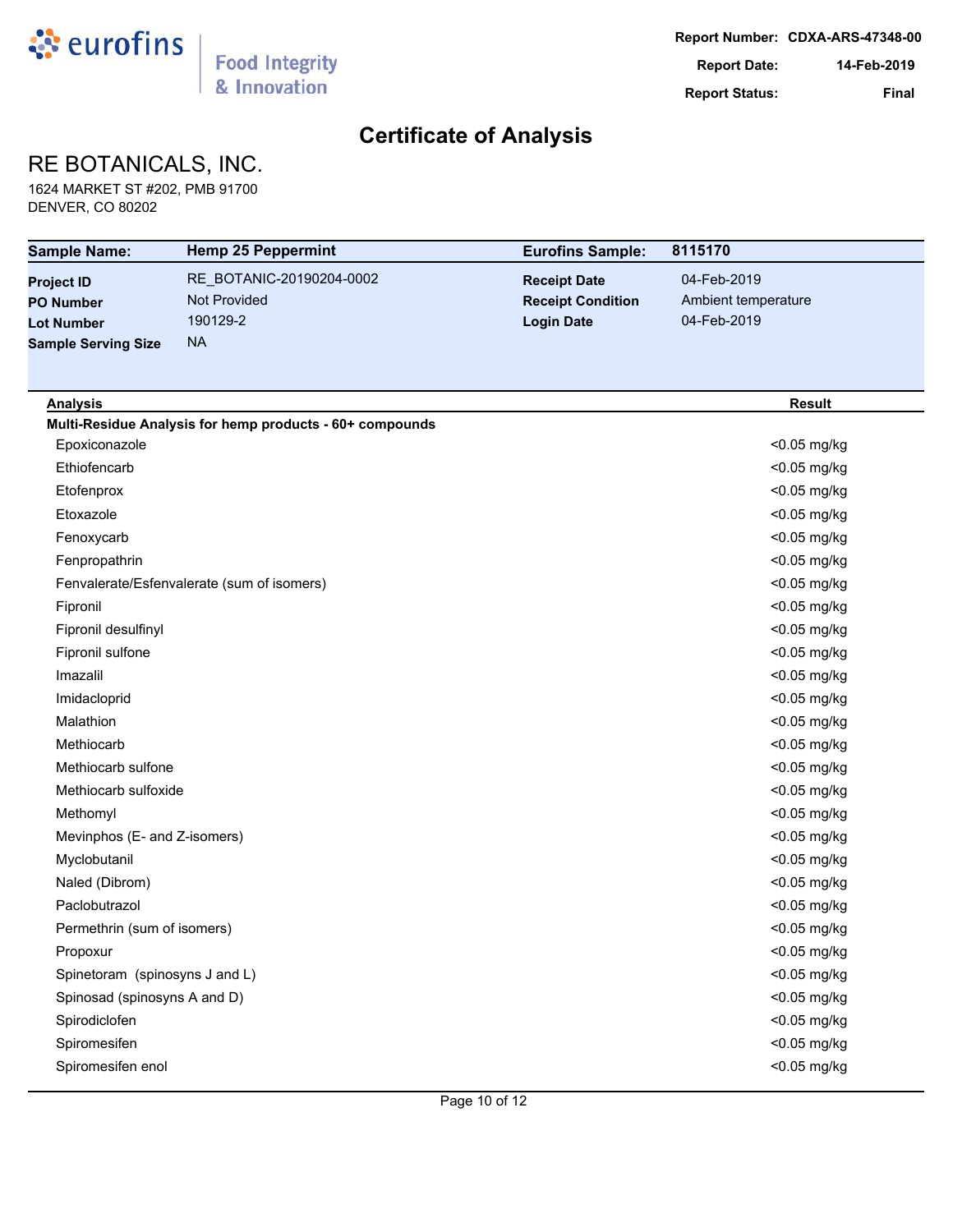

## RE BOTANICALS, INC.

1624 MARKET ST #202, PMB 91700 DENVER, CO 80202

| <b>Sample Name:</b>              | <b>Hemp 25 Peppermint</b>                                | <b>Eurofins Sample:</b>  | 8115170             |
|----------------------------------|----------------------------------------------------------|--------------------------|---------------------|
| <b>Project ID</b>                | RE_BOTANIC-20190204-0002                                 | <b>Receipt Date</b>      | 04-Feb-2019         |
| <b>PO Number</b>                 | <b>Not Provided</b>                                      | <b>Receipt Condition</b> | Ambient temperature |
| <b>Lot Number</b>                | 190129-2                                                 | <b>Login Date</b>        | 04-Feb-2019         |
| <b>Sample Serving Size</b>       | <b>NA</b>                                                |                          |                     |
| <b>Analysis</b>                  |                                                          |                          | <b>Result</b>       |
|                                  | Multi-Residue Analysis for hemp products - 60+ compounds |                          |                     |
| Spirotetramat                    |                                                          |                          | <0.05 mg/kg         |
| Spiroxamine (2 diastereoisomers) |                                                          |                          | $<$ 0.05 mg/kg      |
| Tebuconazole                     |                                                          |                          | $<$ 0.05 mg/kg      |
| Thiabendazole                    |                                                          |                          | $<$ 0.05 mg/kg      |
| Thiabendazole-5-hydroxy-         |                                                          |                          | $<$ 0.05 mg/kg      |
| Thiacloprid                      |                                                          |                          | <0.05 mg/kg         |
| Trifloxystrobin                  |                                                          |                          | $<$ 0.05 mg/kg      |
| Metolachlor                      |                                                          |                          | $<$ 0.05 mg/kg      |
| Pyrethrum (total)                |                                                          |                          | $<$ 0.50 mg/kg      |

### **Method References Testing Location**

### **Multi-Residue Analysis for hemp products - 60+ compounds (PEST\_HEMP) Food Integ. Innovation-Greenfield**

*Official Methods of Analysis*, *AOAC Official Method 2007.01*, Pesticide Residues in Foods by Acetonitrile Extraction and Partitioning with Magnesium Sulfate, AOAC INTERNATIONAL (modified).

*CEN Standard Method EN 15662*: Food of plant origin - Determination of pesticide residues using GC-MS and/or LC-MS/ MS following acetonitrile extraction/partitioning and clean-up by dispersive SPE - QuEChERS method.

List of the tested pesticides and their limits of quantification (LOQs) are available upon request.

## **Food Integ. Innovation-Greenfield Karelyn Koehn - Manager**

Eurofins Food Chemistry Testing US, Inc. 671 S. Meridian Road Greenfield IN 46140 800-675-8375

## **Testing Location(s) Released on Behalf of Eurofins by**



2918.06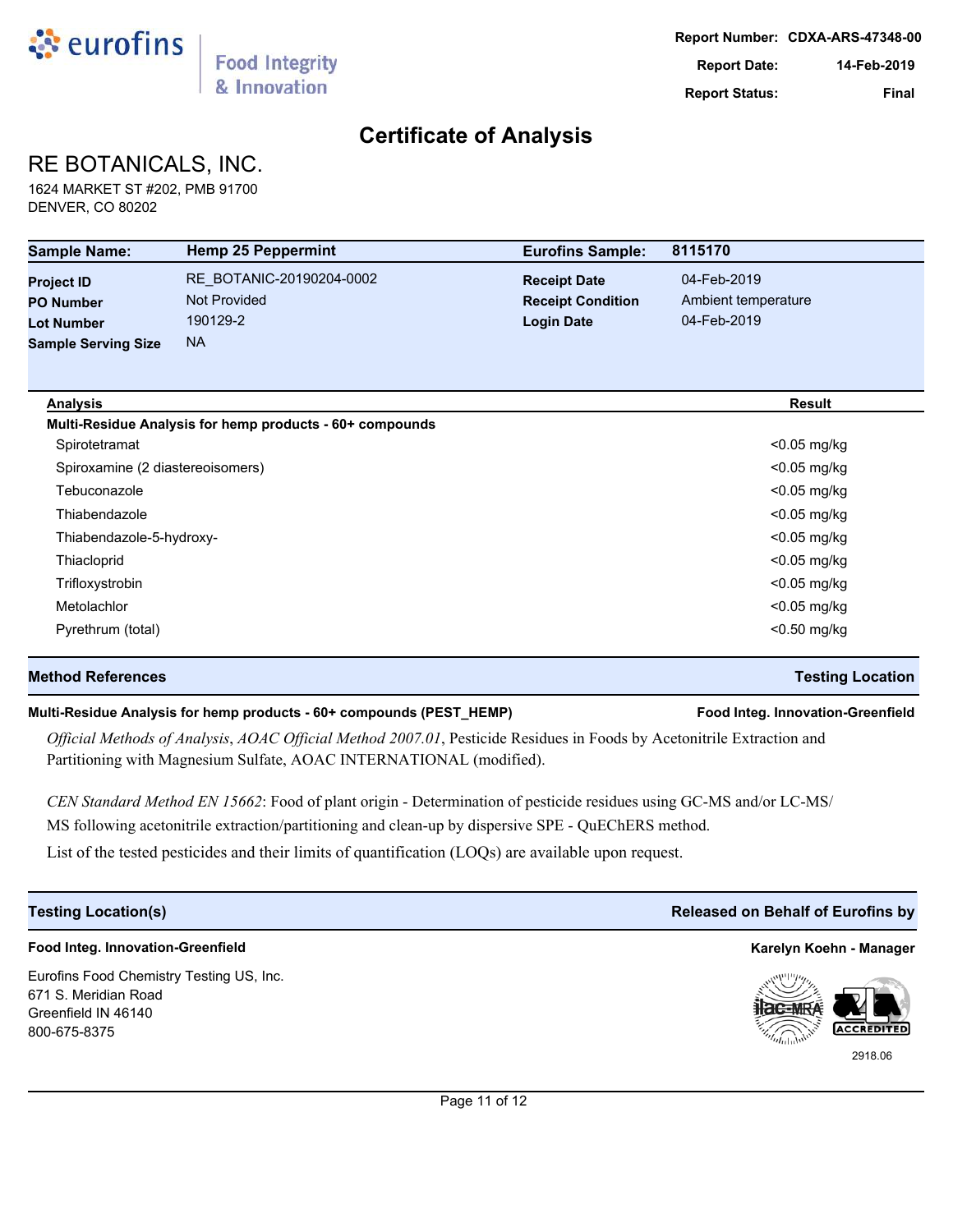

RE BOTANICALS, INC.

1624 MARKET ST #202, PMB 91700 DENVER, CO 80202

**Eurofins Food Integrity and Innovation accepts all liability for work conducted as of 01 Aug 2018. These results apply only to the items tested. This certificate of analysis shall not be reproduced, except in its entirety, without the written approval of Eurofins.**

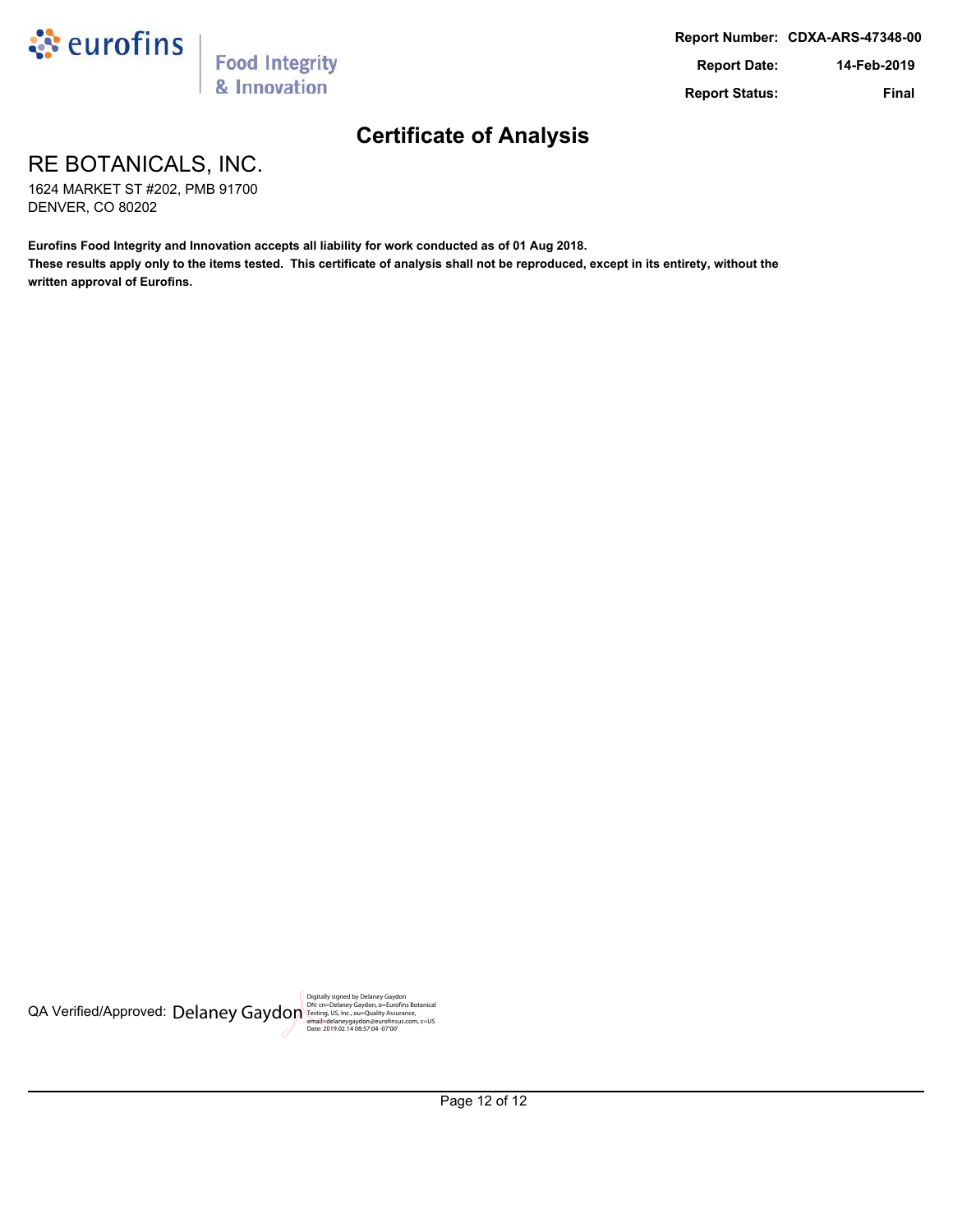**Report Date: 07-Feb-19**

**Report Status:** Final

## **Certificate of Analysis**

# RE BOTANICALS, INC.

1624 MARKET ST #202, PMB 91700 DENVER, CO 80202

| <b>Sample Name:</b>                          | <b>Hemp 25 Peppermint</b> | <b>Eurofins Sample:</b>  | 8115170        |
|----------------------------------------------|---------------------------|--------------------------|----------------|
| <b>Project ID</b>                            | RE BOTANIC-20190204-0002  | <b>Receipt Date</b>      | 04-Feb-19      |
| <b>PO Number</b>                             | <b>Not Provided</b>       | <b>Receipt Condition</b> | Ambient        |
| <b>Lot Number</b>                            | 190129-2                  | <b>Login Date</b>        | 04-Feb-19      |
| <b>Sample Serving Size</b>                   | <b>NA</b>                 |                          |                |
| <b>Analysis</b>                              |                           | <b>Specification</b>     | <b>Result</b>  |
| <b>Metals Testing: ICP-MS for 4 Elements</b> |                           |                          |                |
| Arsenic                                      |                           | NA.                      | $< 0.073$ ppm  |
| Cadmium                                      |                           | <b>NA</b>                | $< 0.019$ ppm  |
| Lead                                         |                           | <b>NA</b>                | $< 0.019$ ppm  |
| Mercury                                      |                           | <b>NA</b>                | $< 0.0091$ ppm |

| <b>Method References</b>                                 | <b>Testing Location</b>                                                 |
|----------------------------------------------------------|-------------------------------------------------------------------------|
| Metals Testing: ICP-MS for 4 Elements (CDA-00100497-ARS) | <b>Food Integrity Innovation-</b><br><b>Eurofins Botanical Testing.</b> |

99.1-CDXA-4.0-000615 **US, Inc.** 

**Testing Location(s) Released on Behalf of Eurofins by Released on Behalf of Eurofins by Released on Behalf of Eurofins by** 

#### **Food Integrity Innovation-Eurofins Botanical Testing, US, Inc. <b>In Accord 2018 In Laessig –** Site Manager

Eurofins Botanical Testing, US, Inc. 2830 Wilderness Pl Boulder CO 80301 United States